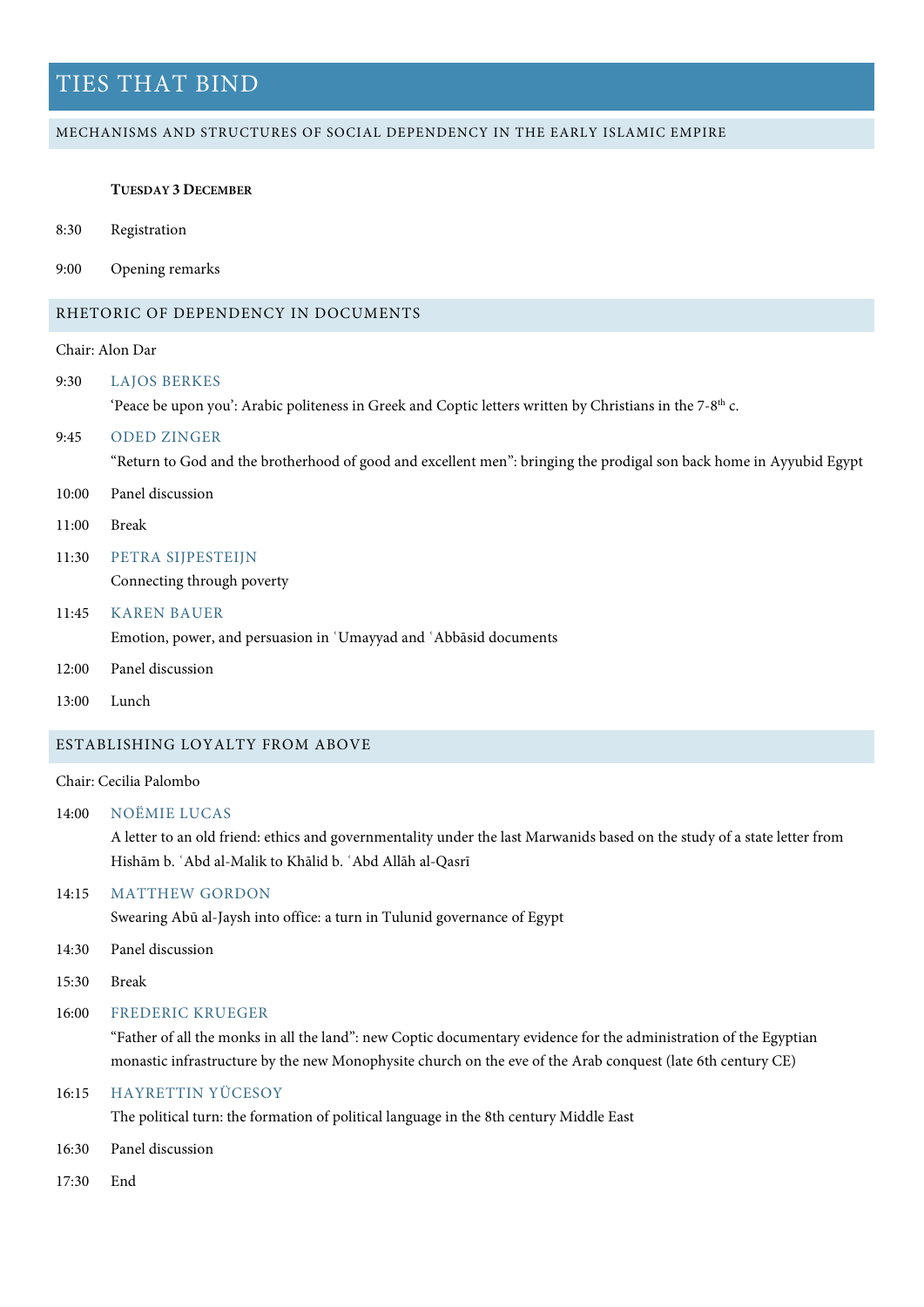#### MECHANISMS AND STRUCTURES OF SOCIAL DEPENDENCY IN THE EARLY ISLAMIC EMPIRE

## **WEDNESDAY 4 DECEMBER**

## COMMUNICATION AND CONTROL

Chair: Petra Sijpesteijn

- 9:00 NAÏM VANTHIEGHEM Early Arabic decrees on papyrus from the Abbasid period
- 9:15 ELINE SCHEERLINCK

The long arm of Fustat. Governing the Egyptian countryside through letters

- 9:30 Panel discussion
- 10:30 Break
- 11:00 ED HAYES

The epistolary imamate: circular letters in administration in the Shi'i community

11:15 ALON DAR

Caliphs, governors, and Arab elites: controlling the provinces in the Umayyad period

- 11:30 Panel discussion
- 12:30 Lunch
- 14:30 EmCo themes

# MECHANISMS OF EXCLUSION AND INTEGRATION

## Chair: Said Reza Huseini

15:00 SIMON PIERRE

"Eat their slaughtered animals and marry their women"… or not: Christian Arabs between Islamic and Syriac strategies of distinction (ca. 60/680-100/720)

# 15:15 NIMROD HURVITZ

Rulers, Ḥanābila and alleged deviants: a heated triangle

- 15:30 Break
- 16:00 Panel discussion
- 17:00 End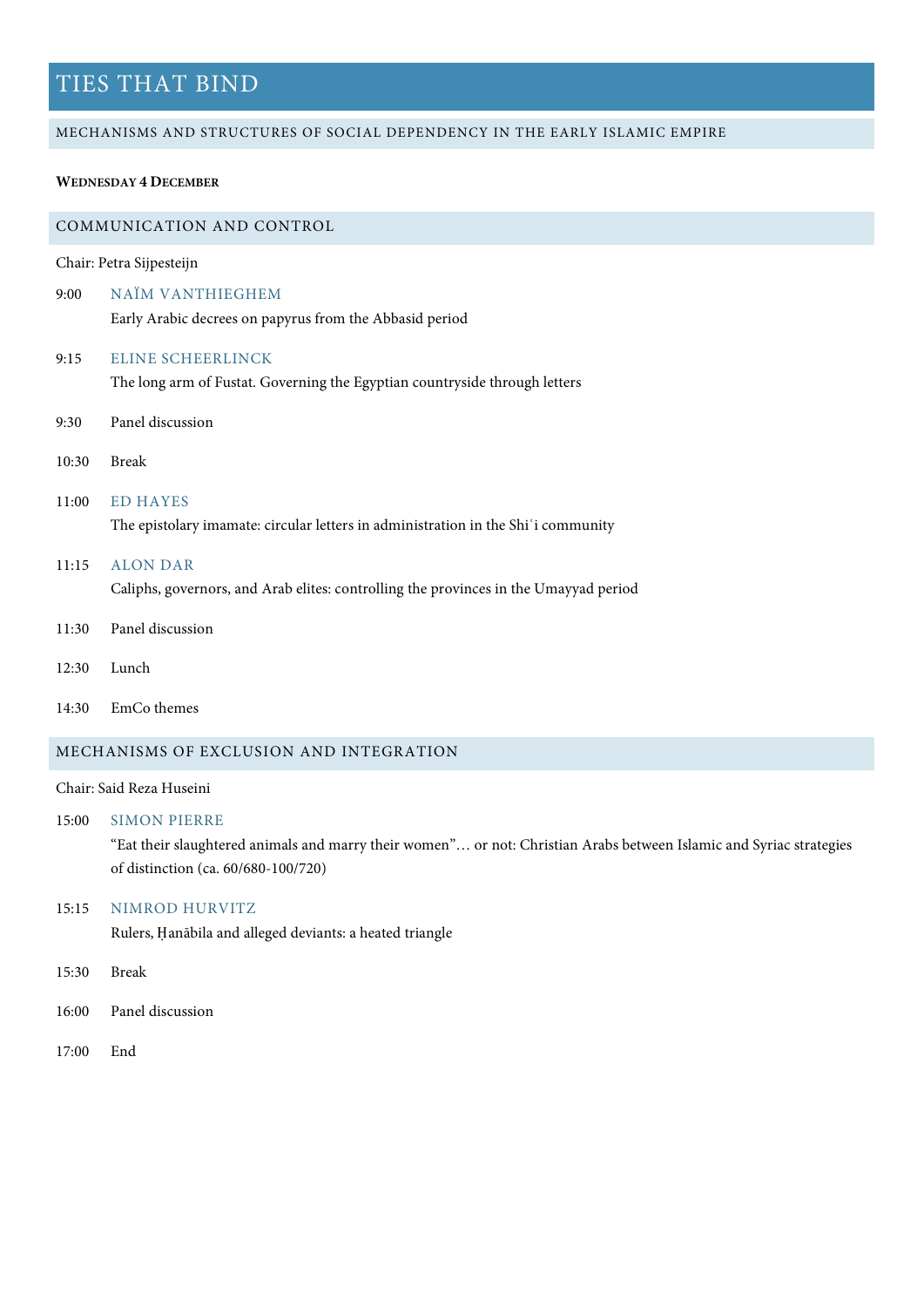### MECHANISMS AND STRUCTURES OF SOCIAL DEPENDENCY IN THE EARLY ISLAMIC EMPIRE

## **THURSDAY 5 DECEMBER**

#### EMBEDDING POLITICAL AND RELIGIOUS CONTROL

# Chair: Ed Hayes

#### 9:00 PAUL WALKER

Resistance to and acceptance of the Fatimids in North Africa: the transregional Ismaili *daʿwa* in a local context, forming a restricted religious community within a contested space

#### 9:15 HUGH KENNEDY

The role of the Abbasid family as links between caliphs and people

## 9:30 MARIE LEGENDRE

Perceptions of administrative violence: a tie that binds the early Islamic empire?

- 9:45 Panel discussion
- 11:00 Special collections viewing
- 12:30 Canal boat trip including lunch

# CREATING ECONOMIC AND SOCIAL DEPENDENCY

Chair: Eline Scheerlinck

14:30 CECILIA PALOMBO

Ties of indebtedness: religious leaders and the economy of debt in the early Abbasid period

#### 14:45 SAID REZA HUSEINI

Between the Arabs and the Turks in early Abbasid Bactria (750-772): the family of Mir b. Bek al-Bamiyāni

15:00 Panel discussion

#### 16:00 ROBERT HOYLAND

Varieties of unfreedom in Early Islam: debt bondage and sale of self and family

## 16:15 JOANITA VROOM

Tied to two empires: the material evidence of the Arab conquest of Sicily

- 16:30 Panel discussion
- 17:30 End